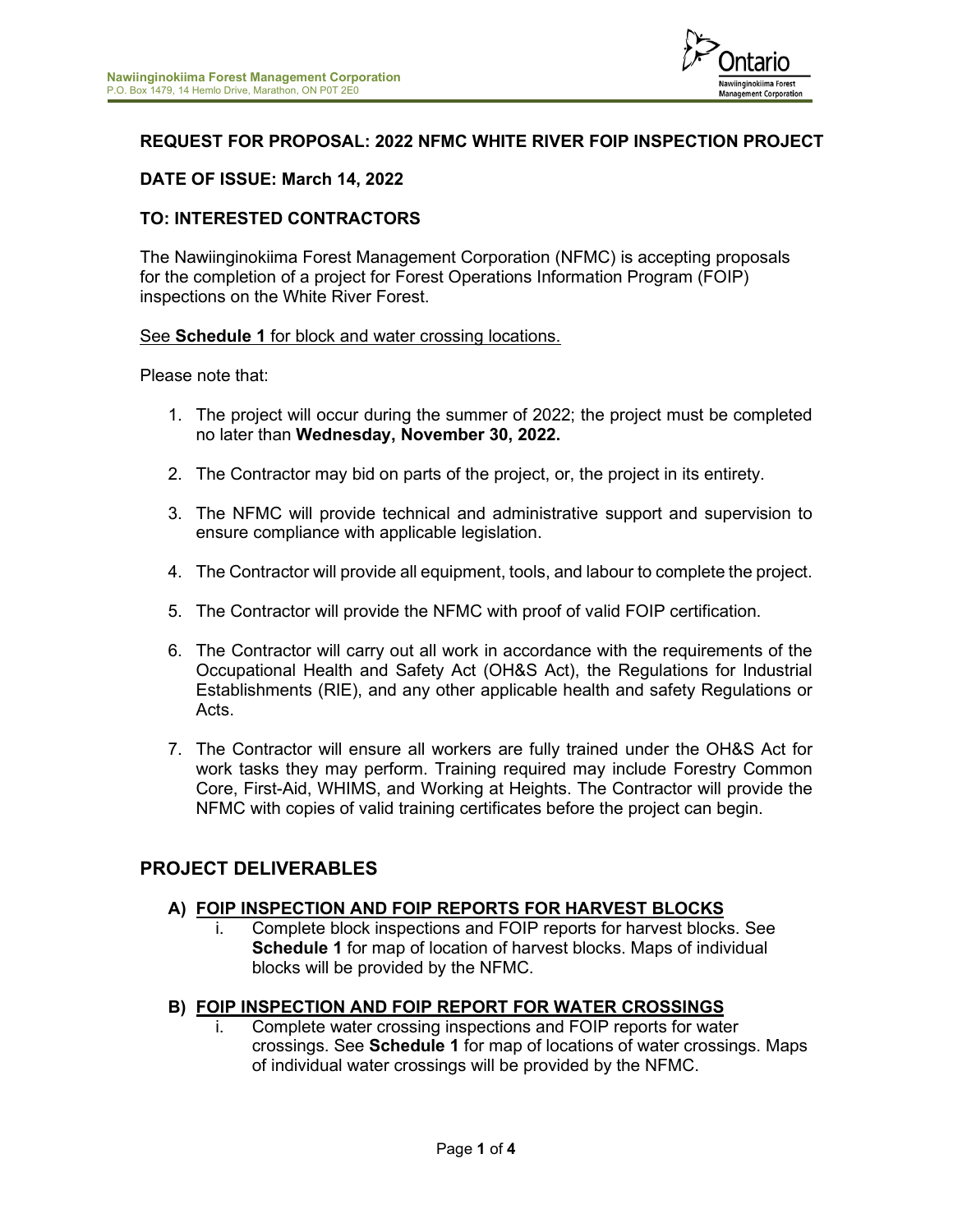

# **PROJECT PROPOSAL REQUIRMENTS**

# **The NFMC will require the following details to be included in proposals submitted:**

- 1. A description of the project work plan with a breakdown of workflow and timelines for completion.
- 2. Information on start and end dates and the number of workers required to complete the project.
- 3. A summary of the tools/equipment that will be used to complete the project.
- 4. A description of how health and safety requirements will be met.
- 5. All costs associated with this project must be included in your bid price. Harmonized Sales Tax (HST), if applicable, should be included as a separate line item.
- 6. The below pricing form must be included as part of the proposal.

Please note that the bid price submitted will be considered final. Please ensure your proposal explicitly details the project deliverables quoted. NFMC retains the right to split any of the work between multiple contractors.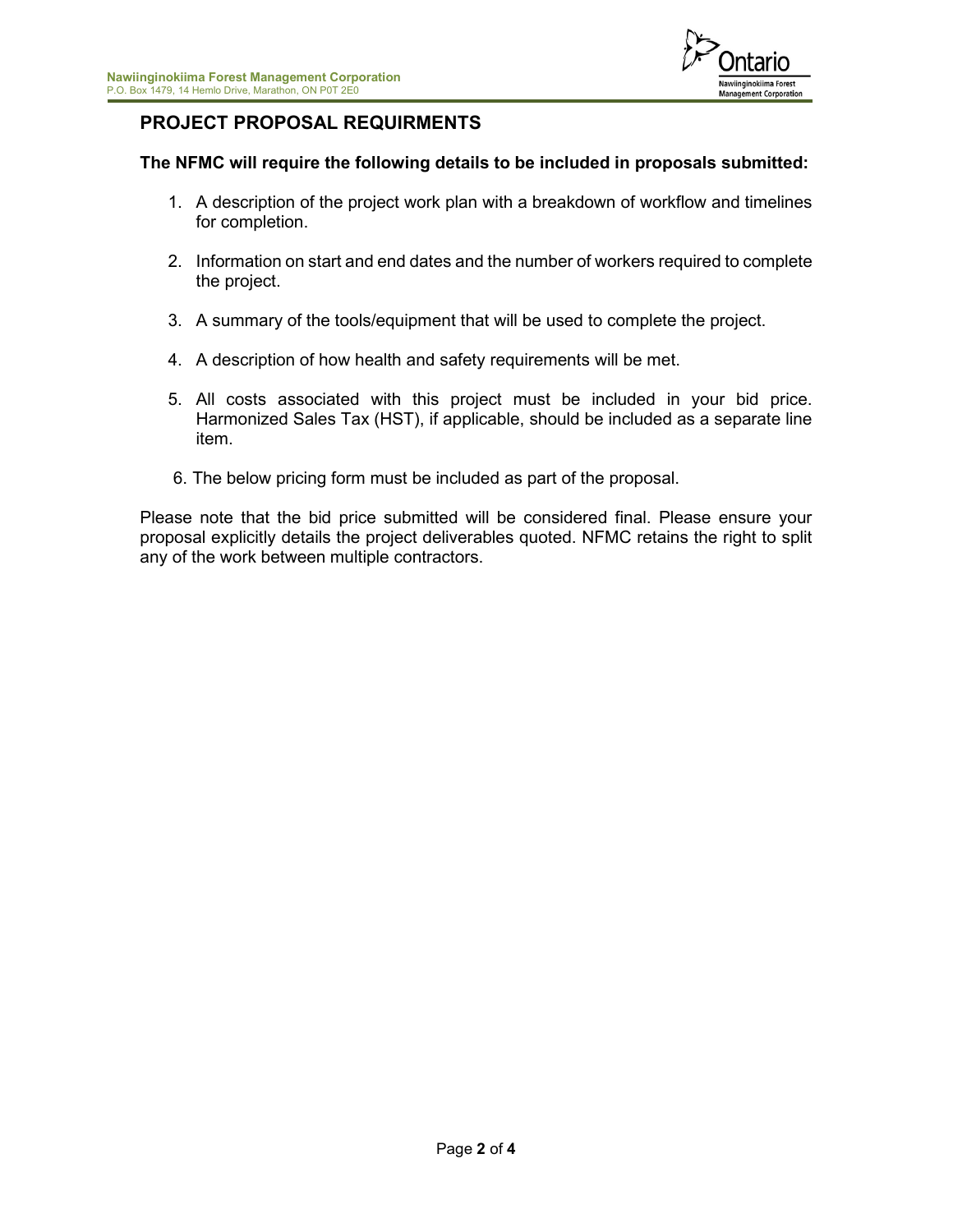

Proposals will be evaluated and scored based on the inclusion of the

requirements listed above, general clarity, organization, history of work with NFMC, business location, and First Nations ownership, partnership, or benefit. However, overall cost remains the largest factor in scoring proposals.

| <b>2022 NEMC FOIP PROJECT PRICING FORM</b>                                                                                               |                                                                                                                      |  |
|------------------------------------------------------------------------------------------------------------------------------------------|----------------------------------------------------------------------------------------------------------------------|--|
|                                                                                                                                          |                                                                                                                      |  |
|                                                                                                                                          |                                                                                                                      |  |
| Telephone number: __________________________                                                                                             |                                                                                                                      |  |
| Mailing address:<br><u> 1989 - Johann Stein, marwolaethau a bhann an t-Amhair ann an t-Amhair an t-Amhair an t-Amhair an t-Amhair an</u> | <u> 1989 - Andrea Santa Andrea Andrea Andrea Andrea Andrea Andrea Andrea Andrea Andrea Andrea Andrea Andrea Andr</u> |  |
| <b>Subtotal Cost for 2022 NFMC FOIP PROJECT</b>                                                                                          | \$                                                                                                                   |  |
| HST (if applicable)                                                                                                                      | \$                                                                                                                   |  |
| <b>Total Cost</b>                                                                                                                        | \$                                                                                                                   |  |
| *Please ensure your proposal explicitly details the project deliverables quoted                                                          |                                                                                                                      |  |
|                                                                                                                                          |                                                                                                                      |  |
| Date: <u>________________________________</u>                                                                                            |                                                                                                                      |  |

**Proposals should be e-mailed to [neil.mcdonald@nfmcforestry.ca](mailto:neil.mcdonald@nfmcforestry.ca) by 4:30pm, Friday, April 29, 2022 with a subject line of: "2022 FOIP Project Proposal."**

For inquiries on this project and proposal submissions please contact either:

**Alexandre Grenier, NFMC**  Office: (807) 229 8118 ext. 13 Cell: (807) 708 0960 E-mail: **[alexandre.grenier@nfmcforestry.ca](mailto:alexandre.grenier@nfmcforestry.ca)**

**Joshua DeJong, NFMC** Office: (807) 229 8118 ext. 20 Cell: (807) 228 2031 E-mail: **joshua.dejong@nfmcforestry.ca**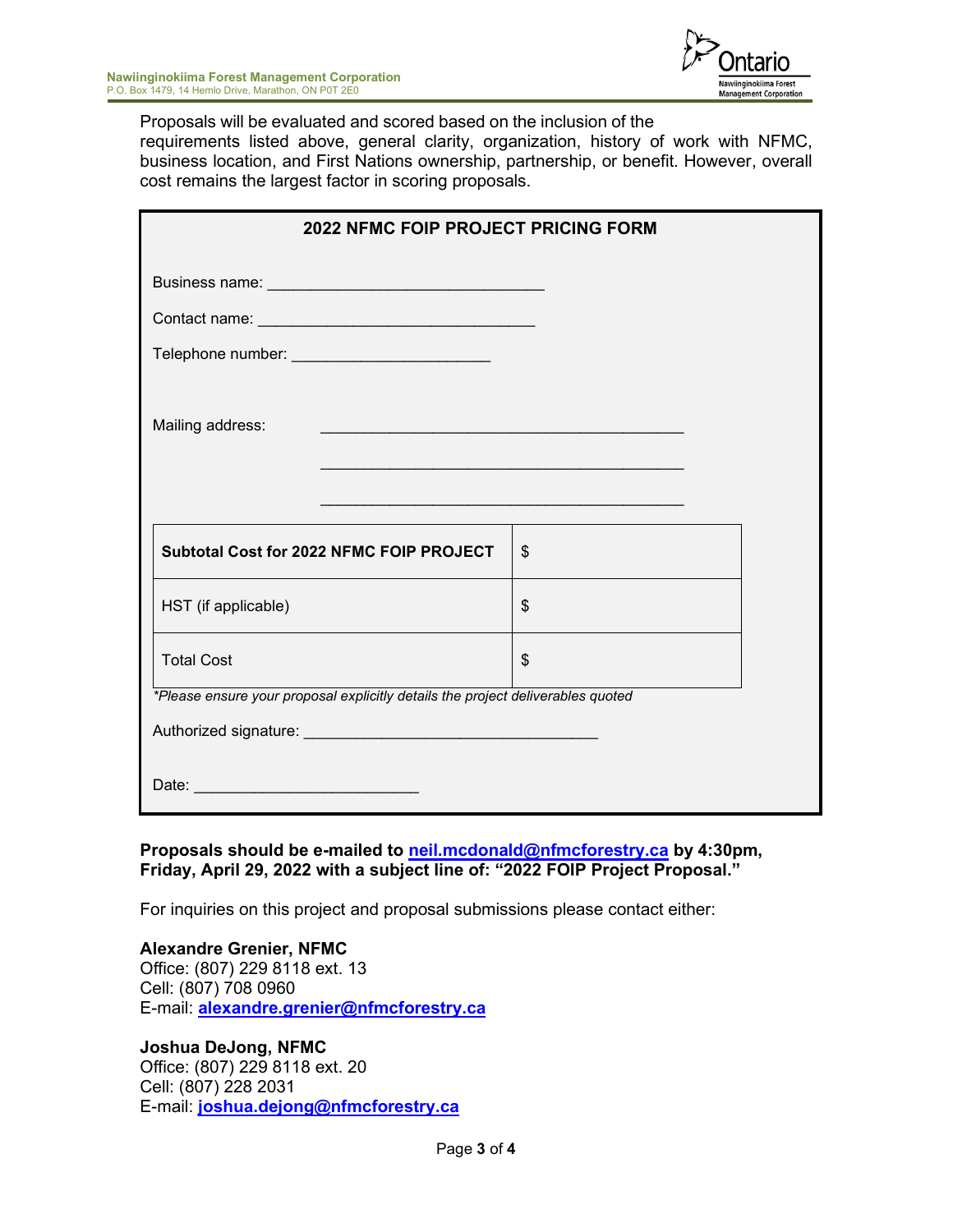

**Schedule 1**

**Index Map**